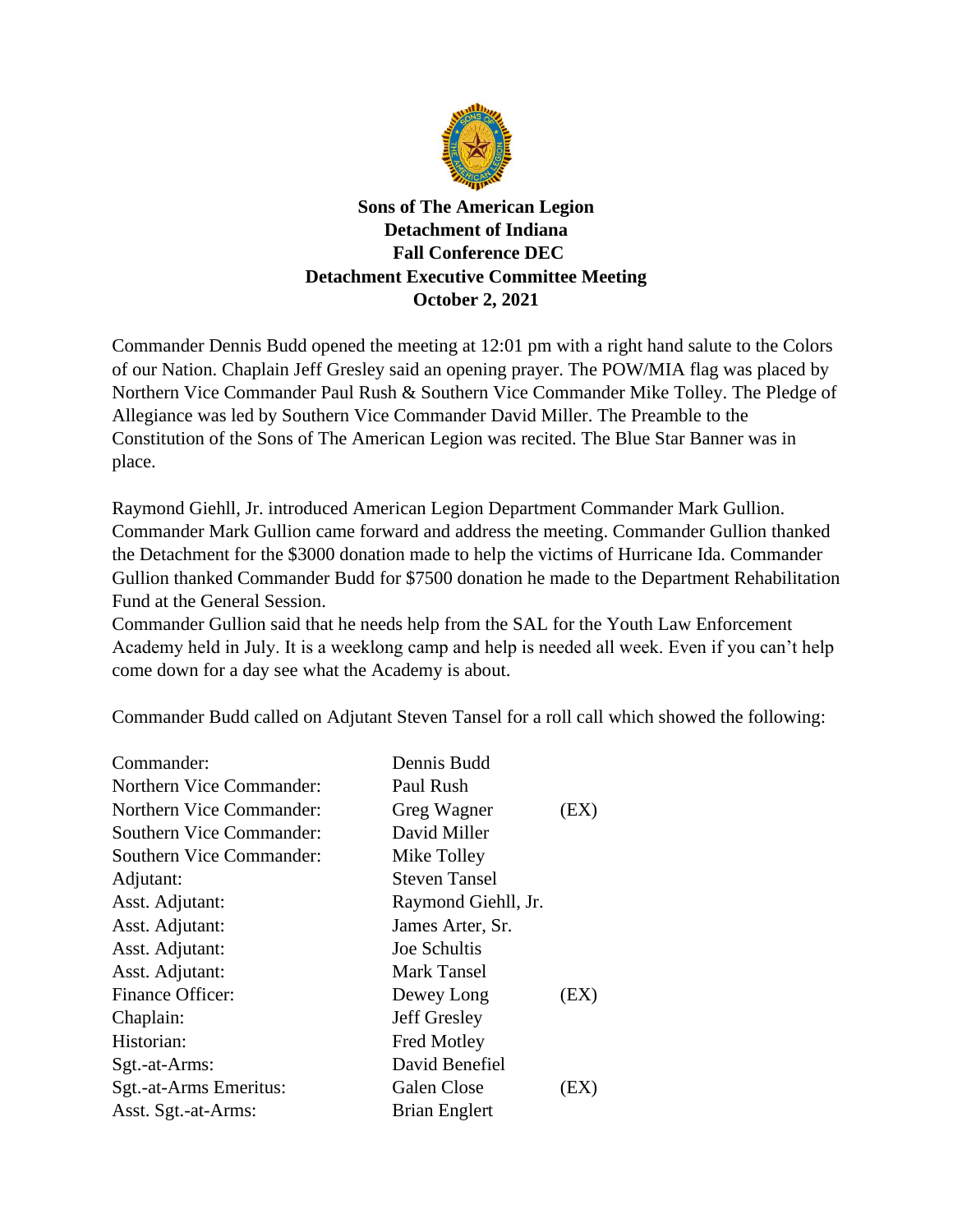| Asst. Sgt.-at-Arms:               | <b>Matt Kearns</b>      |        |
|-----------------------------------|-------------------------|--------|
| Asst. Sgt.-at-Arms:               | <b>Halleck Lamar</b>    |        |
| Asst. Sgt.-at-Arms:               | <b>Garret Gilmore</b>   |        |
| Judge Advocate:                   | <b>Richard Pfeiffer</b> |        |
| Asst. Judge Advocate:             | Mark Franke             |        |
| Membership Chairman:              | Jeff Coulter            | (EX)   |
| <b>Public Relations Director:</b> | Paul Rush               |        |
| NEC:                              | Greg Spaulding          |        |
| Alt. NEC:                         | David Hanson            |        |
| <b>District Commanders:</b>       |                         |        |
| 1 <sup>st</sup>                   | <b>Robert Bowie</b>     |        |
| $2nd$ :                           | Mike Bottom             | (EX)   |
| $3rd$ :                           | <b>Matt Kearns</b>      |        |
| 4 <sup>th</sup>                   | <b>Tom Nedele</b>       |        |
| $5^{\text{th}}$                   | Jay Huffman             |        |
| 6 <sup>th</sup>                   | David Pearson           |        |
| 7 <sup>th</sup>                   | <b>Garry Miller</b>     |        |
| 8 <sup>th</sup>                   | Craig Titzer            |        |
| 9 <sup>th:</sup>                  | <b>Brian Hauser</b>     | (UNEX) |
| 10 <sup>th</sup>                  | <b>Steve Brock</b>      |        |
| $11^{\text{th}}$                  | <b>Rick Masters</b>     |        |
| <b>District Advisors:</b>         |                         |        |
| 1 <sup>st</sup>                   | Al Pulido               |        |
| $3rd$ .                           | Alex Magyar             |        |
| $4th$ :                           | <b>Nick Nicholoff</b>   |        |
| $6^{\text{th}}$ :                 | <b>Rodney Strong</b>    |        |
| $7th$ :                           | <b>Larry Dent</b>       |        |
| $8th$ :                           | Rocky Baize II          |        |
| 9 <sup>th</sup> :                 | Milton Howard           |        |
| $10^{\text{th}}$ :                | <b>Jose Gaitan</b>      |        |

Past Detachment Commanders:

| Cliff Stephens      | James Arter         | Raymond Giehll, Jr      |
|---------------------|---------------------|-------------------------|
| <b>Terry Slagle</b> | David Brown         | <b>Richard Pfeiffer</b> |
| Mark Tansel         | Mike Pipher         | <b>Steve Tansel</b>     |
| David Hanson        | Greg Spaulding      | Joe Schultis            |
| Doug Heiser         | <b>Jimmy Martin</b> |                         |

Commander Budd called for the reading of the previous minutes. PDC Joe Schultis made a motion to accept the minutes as emailed, 2<sup>nd</sup> PDC Dave Brown. Motion passed.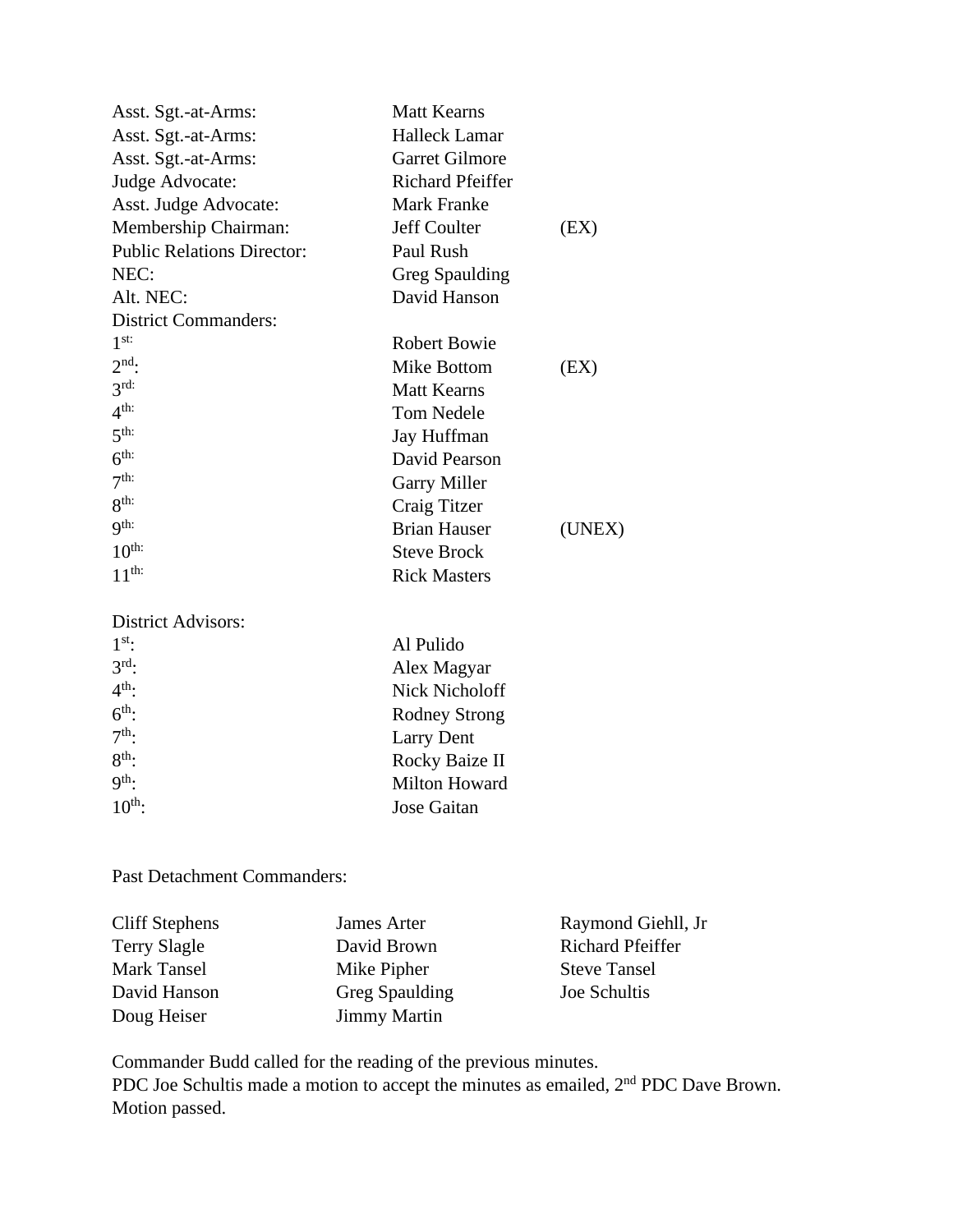Commander Budd called on Raymond Giehll, Jr to introduce guests.

Raymond Giehll, Jr then introduced these guests:

Raymond Giehll, Jr., Past National Commander Mark Tansel, National Internal Affairs Commission Member Chris Carlton, Leading Candidate for Sons of The American Legion National Commander Doug Heiser, Member of the Public & Media Communications Commission Richard Pfeiffer, VE & E Commission Member Ray asked that all Past Detachment Commanders stand and be recognized. First time attendees, there were 3 Greg Spaulding, NEC David Hanson, Alt. NEC Past National American Legion Sgt.-at-Arms Al Pulido

Commander Budd called for Commission & Committee reports. The following reports were presented:

## **Americanism Commission:**

Acting Chairman Robert Bowie said to continue to support our SAL programs as we open up more and more. Keep supporting our military and flag. For the 2020-2021 year National donations were \$1,584,623, hours were 1,193,401= \$34,059,690.

POW/MIA Committee: Chairman Ron Ripperger emailed his report. This is what has been reported since July 8, 2021 Vietnam-2 WWII-16 USS Oklahoma-14 Korea-10 One from Indiana. Army Sgt. Stanley L DeWitt of Royal Center, Indiana. Member of Medical Detachment, 57<sup>th</sup> Field Artillery Battalion, 7<sup>th</sup> Infantry Division. He was reported missing on December 6, 1950.

# 5 Star/10 Ideal Committee:

Chairman Charles Gemlich said the Committee requested that all District Commanders push this program. Information on the program is in the SAL Handbook.

# Athletic Committee:

Chairman Dave Benefiel said that Kokomo Post 6 made a proposal to host the SAL Detachment Golf Tournament for the next 3 years, includes \$20 per person. Pro Shop will take care of team forms, door prizes, help block rooms, beer priced locked in.

Chairman Benefiel said the Committee recommended that we proceed with the proposal.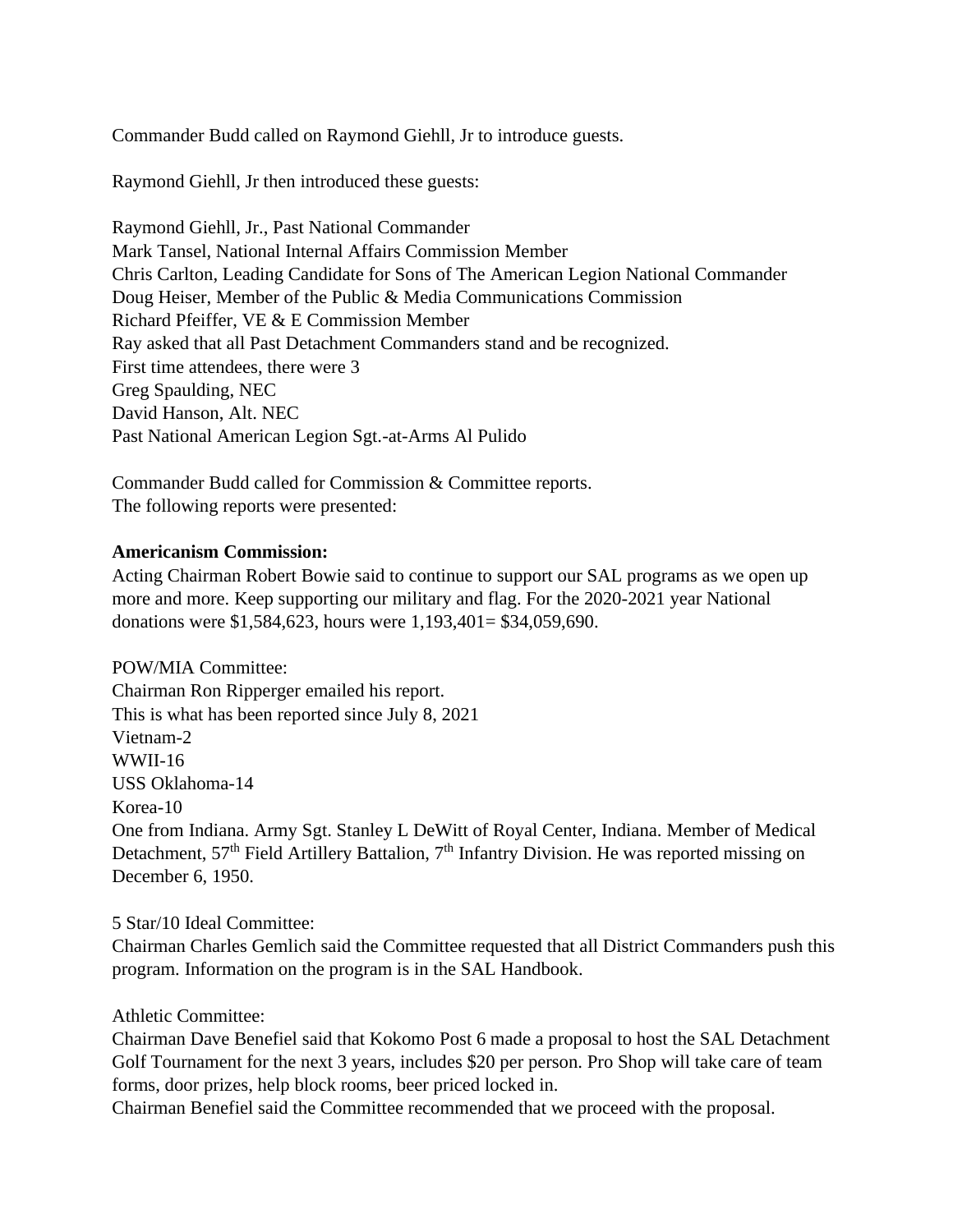Hoosier Boy's State Committee:

Acting Chairman Mike Tolley said the 2022 Hoosier Boy's State will be at Trine University in Angola starting on June 12, 2022. Help get the flyers out. Applications started being accepted on 10/1/2021.

PDC Raymond Giehll, Jr. made a motion to accept the Americanism Commission report minus the Athletic Committee report, 2nd PDC James Arter, Sr. Motion passed.

PDC Raymond Giehll, Jr. made a motion to accept the Athletic Committee report minus the Kokomo Post 6 bid, 2nd PDC David Hanson.

David Hanson who is taking care of the Detachment Golf Tournament said that the bid sheet has been made. Bids are due December 31, 2021. Awarding of the Detachment Golf Tournament will be at the Mid-Winter DEC. David said it has been the long established policy of the Detachment to award the Detachment Golf Tournament on a yearly basis.

PDC Raymond Giehll, Jr. said that Golf Tournament was set up as something for our members. It was decided later that the money would go to the Scholarship Fund, the money at any time can be given to any other program. The amount made is not as important as providing the Tournament for our members. The Tournament was designed to be played at different golf courses.

Motion passed by majority.

PDC David Brown made a motion if you host the Detachment Golf Tournament you must wait 2 years to bid again. The motion died for lack of a second.

Commander Dennis Budd introduced Wendy Waldman, President of the Brain Injury Association of Indiana.

Wendy Waldman came forward and addressed the meeting. Wendy said she had just come from a 5K for brain injury in Carmel. She said they got rained on but continued.

Wendy said the Brain Injury Association of Indiana is a nonprofit founded in 1981. The Association works with brain injuries that occur after birth. The incident of brain injury is 2 to 1 male to female. Wendy herself is a victim of a brain injury. "Brain injury isn't on your mind, until it's in your mind". Wendy introduced Luis Aju.

Luis Aju came forward and addressed the meeting about his traumatic brain injury. Luis is a Staff Sergeant in the Kentucky National Guard. Luis told the moving story of his brain injury. Luis said he is still getting better every day. His experience is why he tells his story so people will understand traumatic brain injury.

Wendy Waldman came back and thanked us for the opportunity to address the meeting and thanked Commander Budd for making the Brain Injury Association of Indiana his project this year.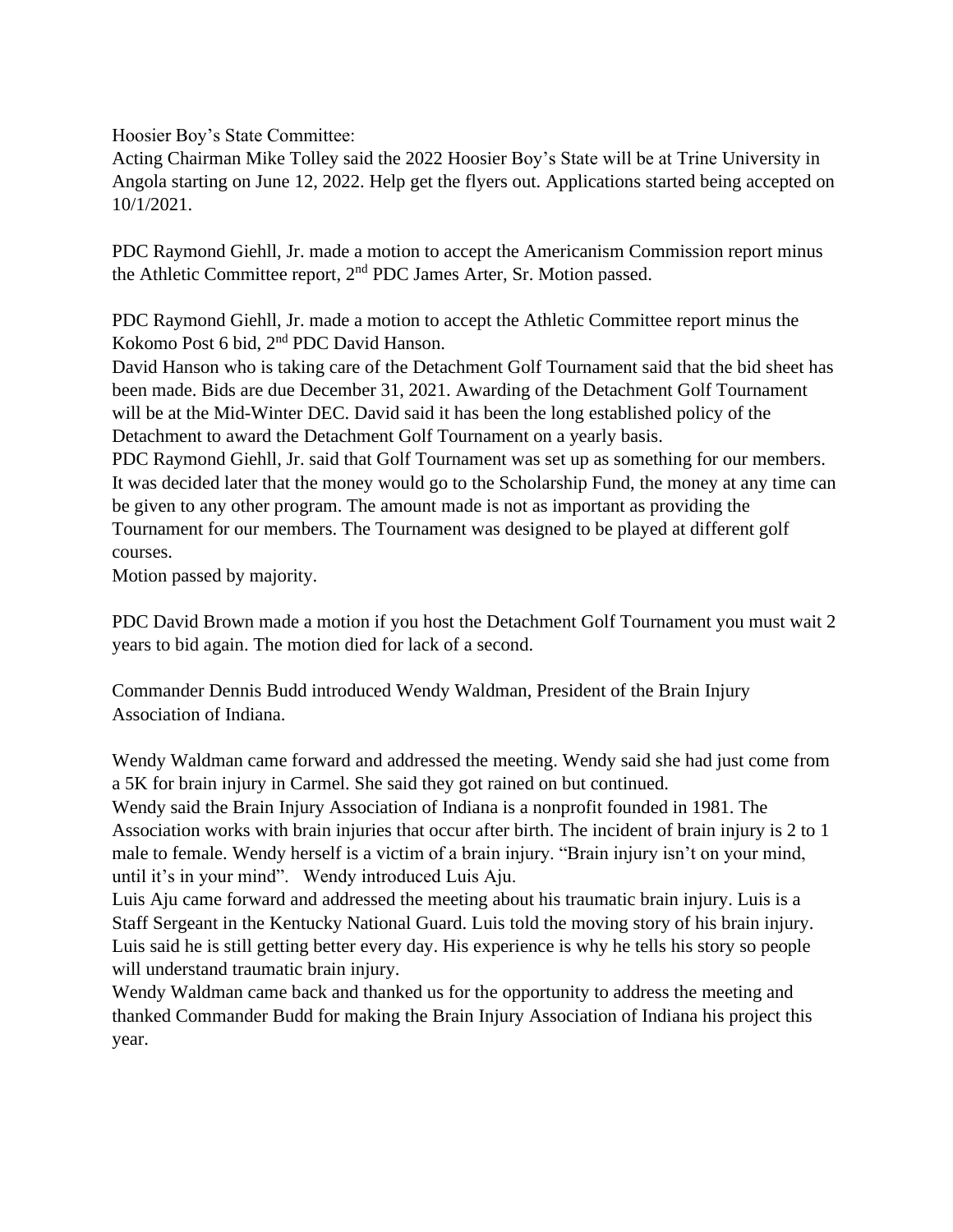# **Children & Youth Commission:**

Chairman Jay Huffman said that donations are slow right now.

Americanism & Government Committee:

Chairman Bob Bowie said that teaching materials are available for pick up here at the Conference. Be prepared to assist your Post with teaching in the schools as necessary.

Special Olympics Committee:

Acting Chairman Rick Masters said the State Bowling Tournament will be in December. The Chairman should coordinate with the State American Legion Chairman. The Summer Games will be in June in Terre Haute.

Children's Hospital Committee: Chairman Brain Englert gave the top 4 Children's Hospital's in Indiana for donations. Peyton Manning Children's Hospital Memorial Children's Hospital Evansville Psychiatric Children's Center Riley Children's Hospital

Youth Law Enforcement Academy Committee:

Chairman Cliff Stephens said the camp will be July 17-23, 2022 at Anderson University. The attendees learn everything the State Police learn. Orientations will be held in every District.

Department Youth Law Enforcement Academy Chairman Ron Patterson asked that the following pertinent information from his meeting be included:

Need for all Cadets to go through an "orientation" prior to showing up to camp. Committee members will work with District personnel to set up. Patterson to have information pertaining to this at Fall Conference.

• Discussion to form an alumni group with and annual gathering. Use this as a means to promote the program/ highlight impact that the program has had in the lives of the Cadets. SGT. Elwood to pull together email list so that we can start to form an action plan.

• Junior shooting sports to be added to the curriculum for next year. Troopers may not be able to attend due to legal concerns from ISP upper management.

SGT Elwood to work with ISP to get drone support for videos.

• Legion needs to video the graduation ceremony. Butch to work with Josh on this matter for next year.

• Drill & Ceremony to be handled by Legion members next year. Butch to work with Josh to come up with a video for the Cadets to watch on D&C prior to working in the field. Need to coordinate with ISP regarding any specific  $D \& C$  terms that they may use.

• Tentative dates for the camp next year are July 17-23.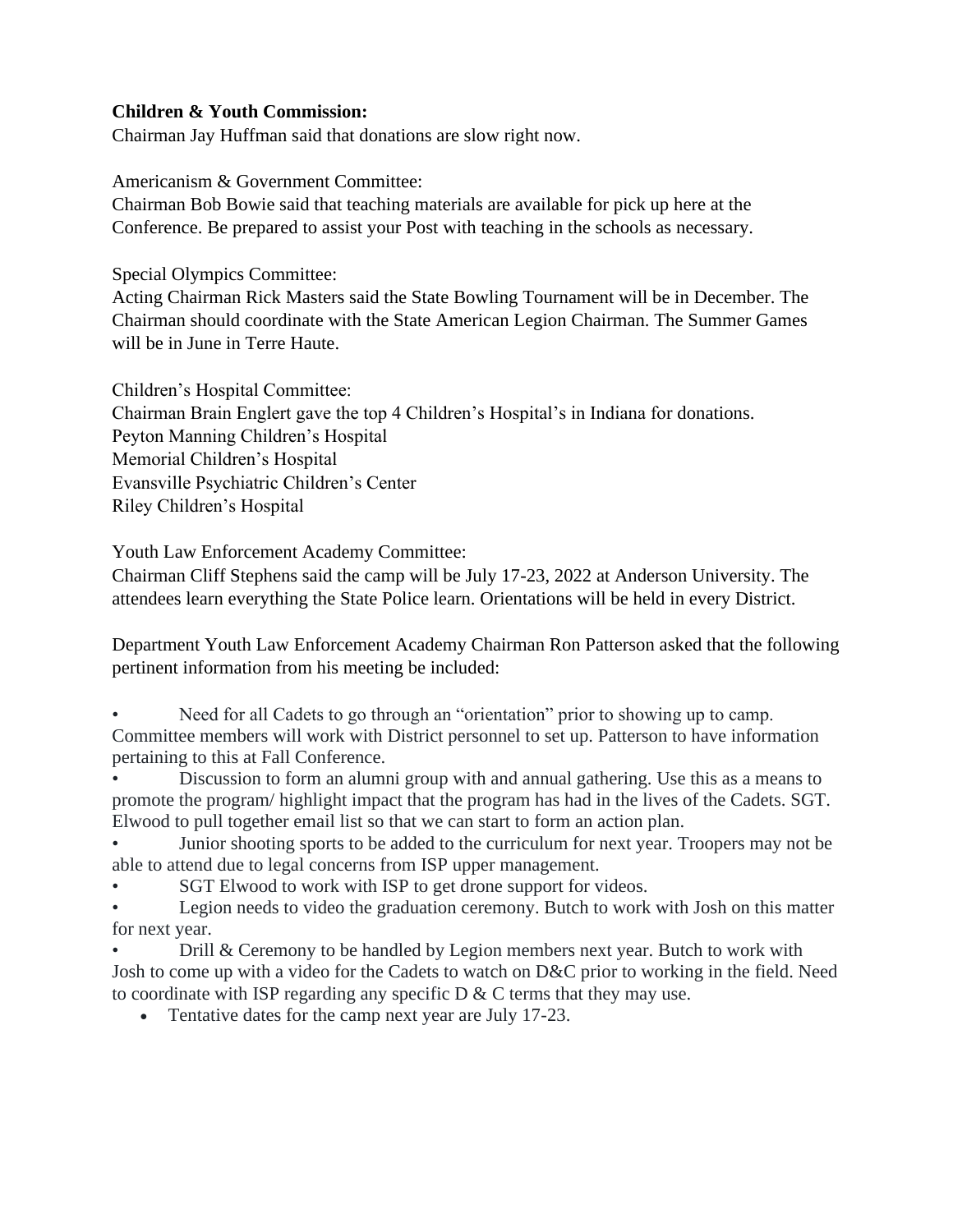Oratorical Committee:

Chairman Mike Pipher said that National is no longer printing Oratorical brochures. You can find the brochure for printing at [www.legion.org/oratorical.](http://www.legion.org/oratorical) The Committee is requesting that we print the brochures for distribution in Indiana.

Coordinate with Post & District Chairman to help with Post, District & Zone Contests. Department Oratorical Finals will be March 13, 2022. National Oratorical Finals will be April 23, 2022. Sign up to help at Department or National at Mid-Winter Conference. Contact schools, public, private & home school to find participants. There is over \$200,000 in scholarships available.

Child Welfare Foundation Committee:

Chairman Mike Tolley said to date there has been \$75,000 donated. We are \$110,000 from \$1,000,000. We have piggy banks, District Commanders take a case back and pass them out to all your squadrons. Reach out to the community and members for donations. We are asking for \$1 per member from each squadron.

Junior Shooting Sports Committee:

Acting Chairman Mike Tolley said the Legion Committee was meeting in Salon 6. Rifles are on display to see what they use in competition.

5<sup>th</sup> District Commander Jay Huffman made a motion to accept the Children & Youth Commission report, 2nd PDC Mike Pipher. Motion passed.

# **Internal Affairs Commission:**

Acting Chairman Doug Heiser gave the following Committee reports:

Religious Emphasis:

Chairman Jeff Gresley said to contact your local VA's and help out visitations. Visit local churches to see if they could use help with the veterans that attend their church.

Legislative Committee: Chairman David Miller gave the following active veteran related legislative priorities: HR 1022: PAWS Act of 2021 HR 1307: Dept. of Veterans Affairs Provider Accountability Act HR 1448: Puppies Assisting Wounded Service Members for Veteran Therapy Act HR 1520: Veterans Access to Direct Primary Care Act HR 1585: Mark Takai Atomic Veterans Healthcare Parity Act HR 1656: Treat PTSD Act HR 1812: The Vet Center Eligibility Expansion Act HR 2127: Toxic Exposure in the American Military (Team) Act

Asst. Judge Advocate Mark Franke attended the American Legion Legislative Committee and added the following information from that meeting to the report: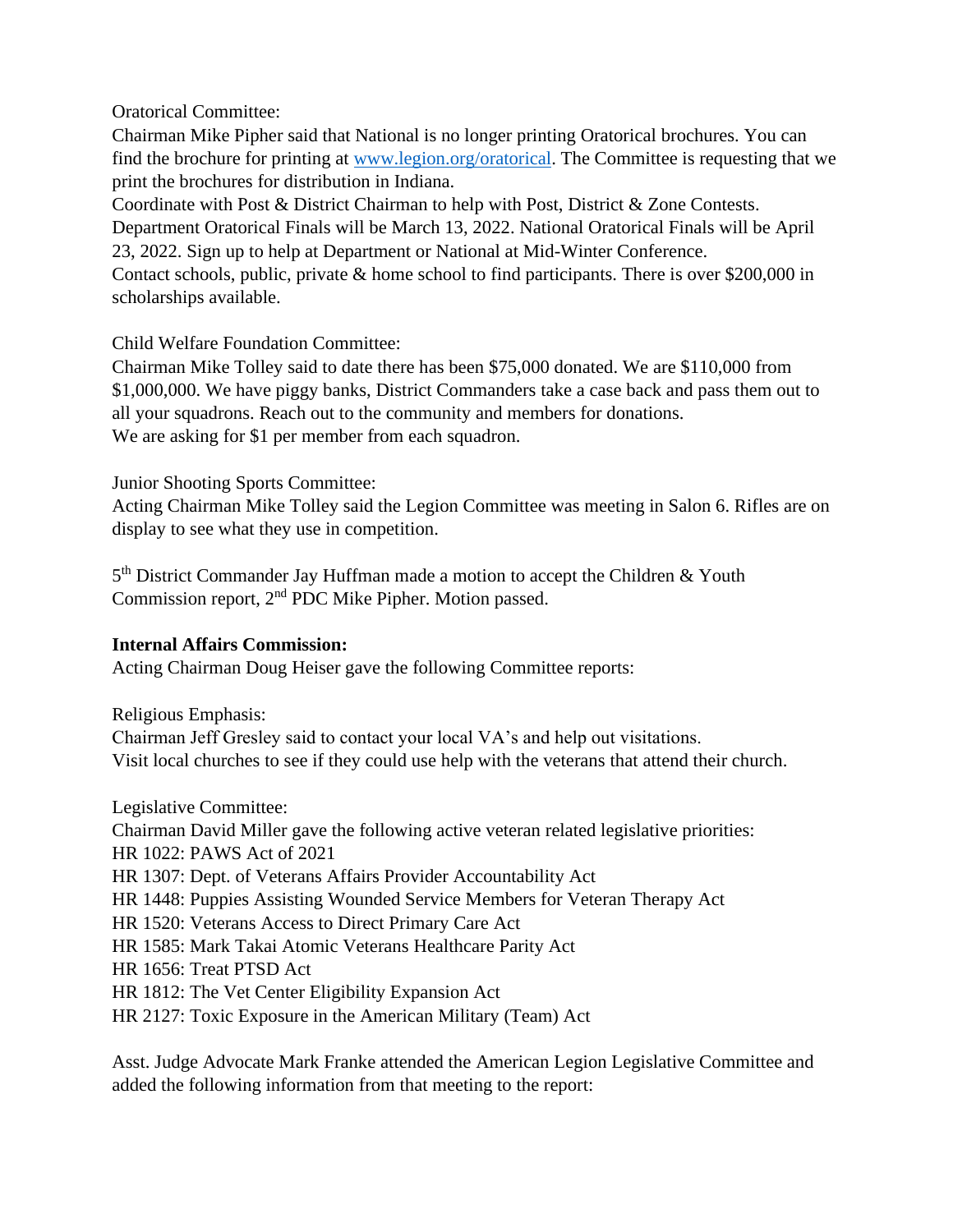AmVets has dropped out of the Big Four, replaced by the Indiana National Guard Association.

Priority 1: Still working on VSO exemption from current gaming law. Somebody (gaming company?) would place the machines and handle all reporting with the post simply hosting the machine with a onethird cut. Another third would go to IDVA and a third to the vendor. County service organizations could request grants from IDVA's share. Rep. Frye said bill doesn't get supported because it has the word gaming in its title so it gets opposed as another gambling bill.

Priority 2: Exempting all veteran-based income from state income taxes.

Priority 3: Add spouses to CDV tuition benefits.

Priority 4: Free state park entry for veterans.

Convention Committee:

Chairman Jeff Gresley said the Committee was going to try to contact a 2-Star General to address the Convention.

Information & Training Committee:

Chairman Paul Rush said the Committee is planning a training session for MyLegion at the Mid-Winter Conference.

Public Relation & Information Technology Committee:

Chairman Paul Rush P.R. email address (@indianasal.org)/gmail

P.R. information will be posted to indianasal.org if properly submitted.

P.R. should run the website and the Facebook page.

Monthly electronic newsletters/ forwarded to Matt Parsons.

At National Convention Squadron 18 won 2 awards in the Snapshots of Service contest.

The Committee asked for a laptop with MSOffice and video creation, up to \$800.

Acting Adjutant Giehll said that anything posted on the website or Facebook page must still be vetted through the Adjutant.

Scholarship Committee: Acting Chairman Raymond Giehll, Jr said we had 2 recipients of the scholarship at Detachment Convention. Cole C Louison, Squadron 241 Grant David Gottlier, Squadron 155 Each received a \$1000 scholarship from the Detachment Application for the scholarship is online and will be updated.

Campout Committee:

Chairman David Miller said the Campout will June 24-26, 2021 at Jonesboro, Squadron 95 of the 5th District. Preregistration is \$15. Electrical and water hook ups are available for \$25 per day. Please spread the word. Showers are planned to be installed before the Campout.

Community Involvement Committee: No Report.

PDC Doug Heiser made a motion to accept the Internal Affairs Commission report, 2<sup>nd</sup> Southern Vice Commander David Miller.

There was a question about the Commander's laptop for P.R. That computer is out of date. Motion passed.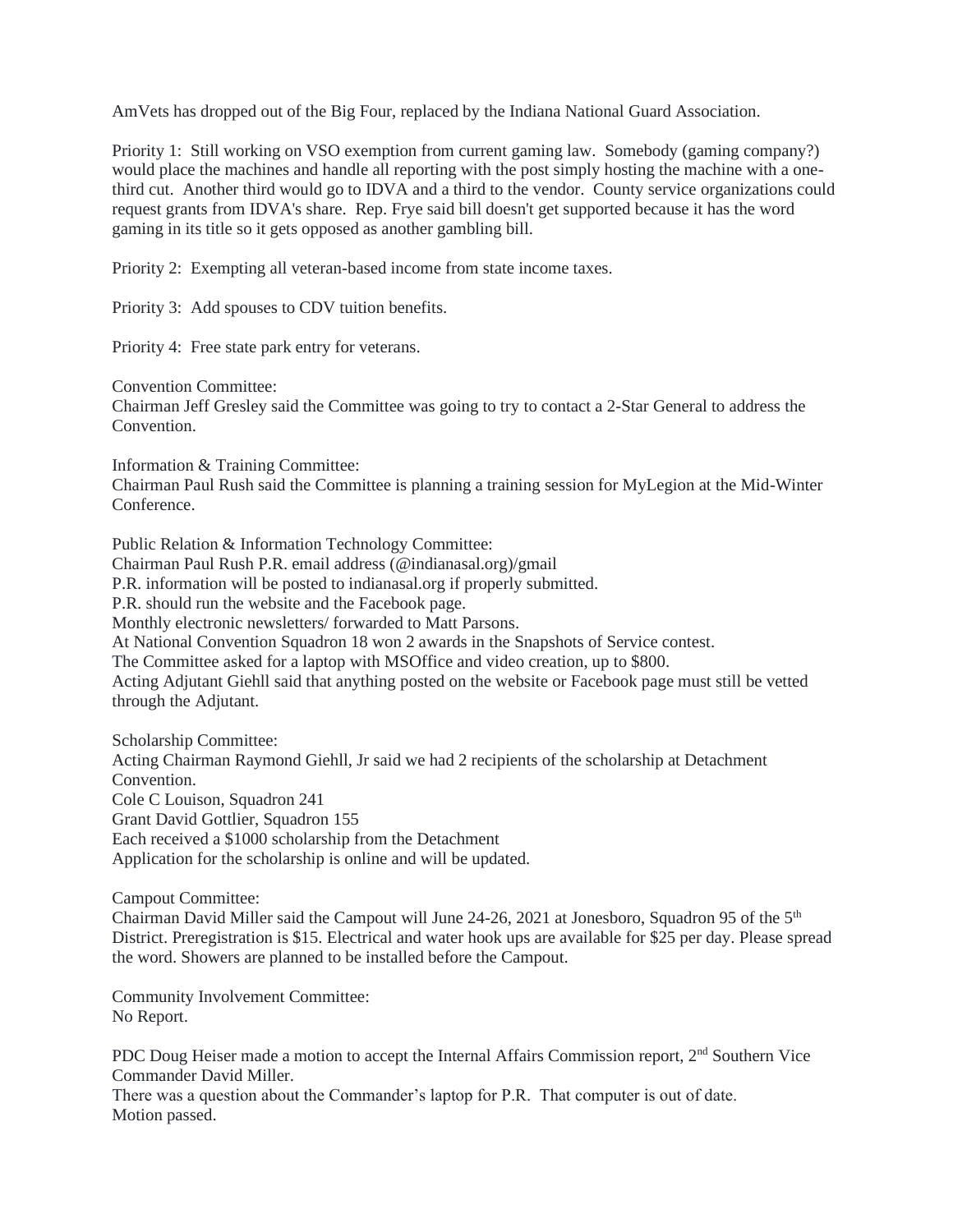## **Rehabilitation Commission:**

Chairman Andy Byers said we need to keep doing whatever we can to help veterans.

Veterans Education & Employment Committee: Chairman Bob Bowie said that the Grant County had a Stand Down on October 1<sup>st</sup>. Evansville has the Helmets to Hardhats program. The pandemic has been hurting everyone.

Indiana Veterans Home Committee:

Chairman Bob Shields the bingo dates for this year October 16, 2021; December 18, 2021, February 12, 2022. Setup at 12:30 pm, bingo 1:30-3:30 or until the prizes are gone. At this time the bingos are still on but with Covid they could be cancelled at any time. Everyone must wear a mask at the bingos.

Homeless Veterans Committee:

Chairman Mike Bottom said that we need to help out at homeless shelters. See if any homeless veterans need help this winter.

#### VAVS Committee:

Acting Chairman Matt Kearns said we need to work with our local Posts. See if the local VA needs anything.

PDC James Arter, Sr. made a motion to accept the Rehabilitation Commission report, 2<sup>nd</sup> PDC Terry Slagle. Motion passed.

Bob Shields said that Post 492 will be open after bingo.

### **Finance & Budget Committee:**

Chairman Raymond Giehll, Jr. said that with the pandemic hurting everyone the Finance & Budget is suggesting that squadrons try to make donations locally to help Indiana and Indiana communities. Budget request must be in by Mid-Winter DEC.

Oratorical Chairman Mike Pipher said we need to print Oratorical pamphlets to distribute. Money for printing is in the budget.

PR requested a laptop to use for the website & Facebook page, the Committee put \$1000 cap on the request.

The Detachment donated \$3000 towards Hurricane Ida relief in Louisiana.

PDC Raymond Giehll, Jr. made a motion to accept the Finance & Budget Committee report,  $2<sup>nd</sup>$  PDC Jimmy Martin.

PDC Richard Pfeiffer said that at the National meetings today Louisiana thanked everyone for the help. 11th District Commander Rick Masters asked about replacing the flags in the courtyard at the Marriott. They have been replaced.

Motion passed.

11th District Commander Rick Masters made a motion to buy Space Force flag for the Marriott courtyard, 2<sup>nd</sup> PDC David Brown. Motion passed.

Rick said when it is bought he will deliver it and it will be placed under the US flag.

#### **Resolutions:**

Chairman Greg Spaulding said there were no resolutions received. If you have any question about resolutions don't hesitate to reach out to Chairman Spaulding or Committees members, Richard Pfeiffer, Terry Slagle & David Miller.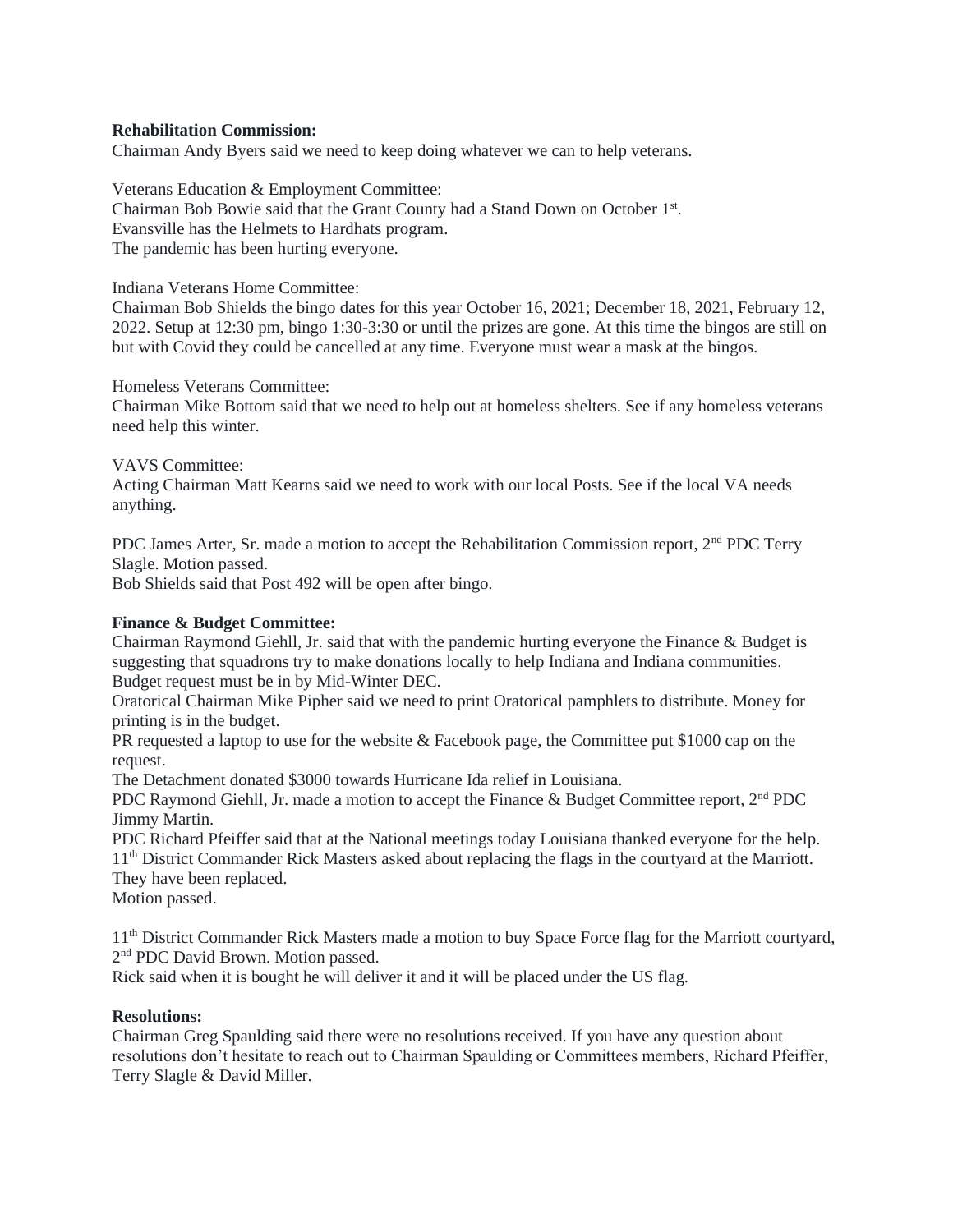## **Distinguished Guest Committee:**

Acting Chairman Raymond Giehll Jr. said all guest had been introduced.

## **Sons in Need Committee:**

Chairman Raymond Giehll, III said we haven't had a SINS request in almost a year.

District Commanders & Vice Commanders need to let squadrons know of SINS. In these times it's hard to think there are not members in need.

We can always use donations for this program that helps and supports Indiana members.

## **Membership & Squadron Expansion Committee:**

Acting Chairman Joe Schultis explained that the membership report we have been attempting to get out is the best we can do right now.

We need to encourage squadrons and individuals to use MyLegion.

11<sup>th</sup> District is working on a new squadron for Post 360.

The 7<sup>th</sup> District saved Squadron 244.

1 st District still has Squadron 54 uncertified.

We still have cards for squadrons in the 1, 3, 5, 11 Districts.

PDC Joe Schultis made a motion to accept the Membership & Squadron Expansion Committee report. 2<sup>nd</sup> PDC Richard Pfeiffer.

6<sup>th</sup> District Commander David Pearson asked about membership awards. Acting Adjutant Giehll said hopefully we get enough information to give the awards retroactively.

Terry Slagle asked how his long time membership number got changed.

Commander Budd said that on Squadron drawing we should include all certified squadrons.

11th District Commander Rick Masters has asked to talk to the Post 88 Commander & Adjutant about the Squadron.

Squadron 276 is missing a check from cards turned in at Convention. It seems the cards have not been recorded either. It will be looked into.

SDR must be turned in or your members who pay online will only have to pay \$13 and the squadron will have to get the remainder of dues. Question was asked if we know who has turned in SDRs. We don't know. Acting Adjutant Giehll said he sent National all of last year's Squadron Certifications that should have the dues structure on them.

Motion passed.

## **Unfinished Business:**

PDC Raymond Giehll, Jr. asked for PDC Doug Heiser to come forward. PDC Giehll presented PDC Doug Heiser with his Past Detachment Commander's pin. PDC Heiser called forward PDC Jimmy Martin forward. PDC Heiser presented PDC Jimmy Martin his Past Detachment Commander's pin.

## **New Business:**

Greg Spaulding said he is attending Hoosier Boy's State 6/12-6/18/2021. Help is needed on the first day June 12<sup>th</sup> at 8am. It will be held at Trine University in Angola. The American Legion would like to have SAL members as counselors during the week. HBS enrollment started on 10/1. There is a website for **HBS**.

Garry Miller resigned as the Internal Affairs Commission Chairman.

Commander Budd appointed William Barnett as the Internal Affairs Commission Chairman. PDC Raymond Giehll, Jr. made a motion to accept the appointment of William Barnett as the Internal Affairs Commission Chairman, 2nd PDC Dough Heiser. Motion passed.

## **Sick Call & Relief:**

11<sup>th</sup> District Commander Rick Masters said that Edwin Smith, 11<sup>th</sup> District Sgt.-at-Arms from Squadron 64 had passed away.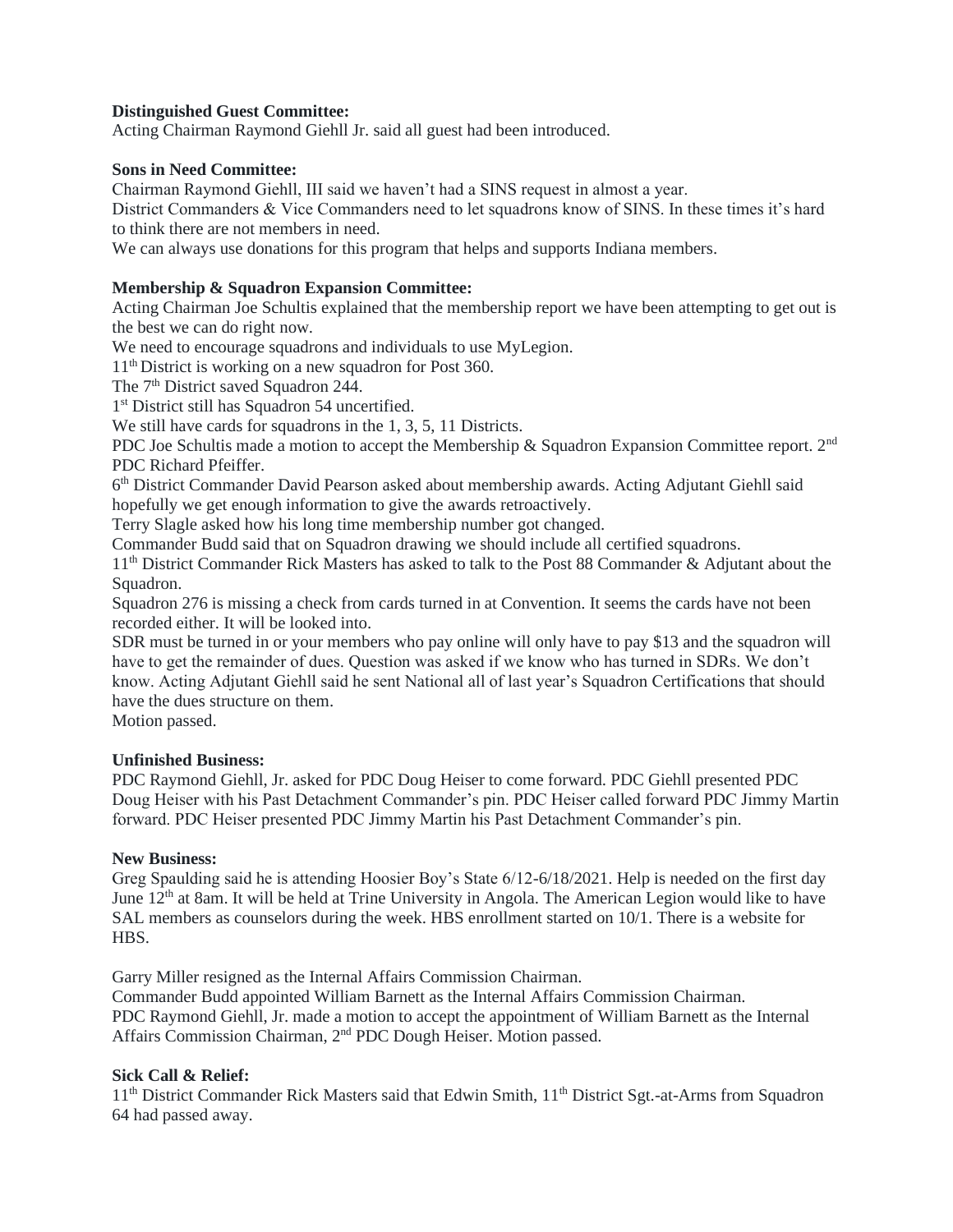Commander Budd said that Brian Gilbert has Covid.

Jeff Coulter was in the hospital this week with cellulitis. Jeff is now home recovering.

Terry Slagle said that Helen Conn, wife of Past Department Commander Don Conn had passed away on Wednesday.

Mark Tansel said that Cindy Rawley, wife of Past 7<sup>th</sup> District SAL Commander Jay Rawley passed away on July  $11^{\text{th}}$ .

Mark Tansel said that Past  $7<sup>th</sup>$  District SAL Commander Andy Dale was battling cancer.

SAL 11<sup>th</sup> District 1<sup>st</sup> Vice Commander Gary Throgmortin had Covid and also a heart attack. Gary is now home recuperating.

Past SAL 3rd District Commander Richard Reed went to the Cleveland Clinic and had 2 heart valves replaced. Richard is home recuperating.

#### **Correspondence:**

Acting Adjutant Giehll read a thank you letter from the Rodebush VA Hospital for the \$1000 donation the Detachment made to the hospital.

PDC Jimmy Martin said he has a thank you letter from the Louisville VA Hospital for the \$1000 donation made to that hospital by the Detachment.

### **Good of the Sons of The American Legion:**

The 11<sup>th</sup> District SAL is planning a Bowling Tournament for November of 2022. PDC David Hanson said a Bowling tournament should go through the Athletic Committee. It would a District function.

Andy Byers said the Department Bowling Tournament is in March. Each team must have one American Legion member and the rest can be American Legion Family members.

Squadron 423 donated \$500 to the Commander's project.

Squadron 423 gave 100-\$5 bills to be given at the IVH bingos.

Terry & Betty Slagle donated \$100 to the Commander's project.

David Hanson said that the Golf Tournament put on by Squadron 216 for Chris Carlton's campaign raised \$3100.

Squadron 321 donated \$200 to CWF.

Mike Tolley said each squadron needs to take CWF pigs.

The Annual 8<sup>th</sup> District Auction will be in Elberfeld on November 27<sup>th</sup>. The proceeds are split between the Department Commander, Department President & Detachment Commander's projects.

NEC Greg Spaulding said Indiana was well represented at National Convention in Phoenix. Greg said that Michael Fox was not elected unanimously. The National Commander's project is Flying Flags for Heroes, wants to put 1,000,000 flags on veteran's graves.